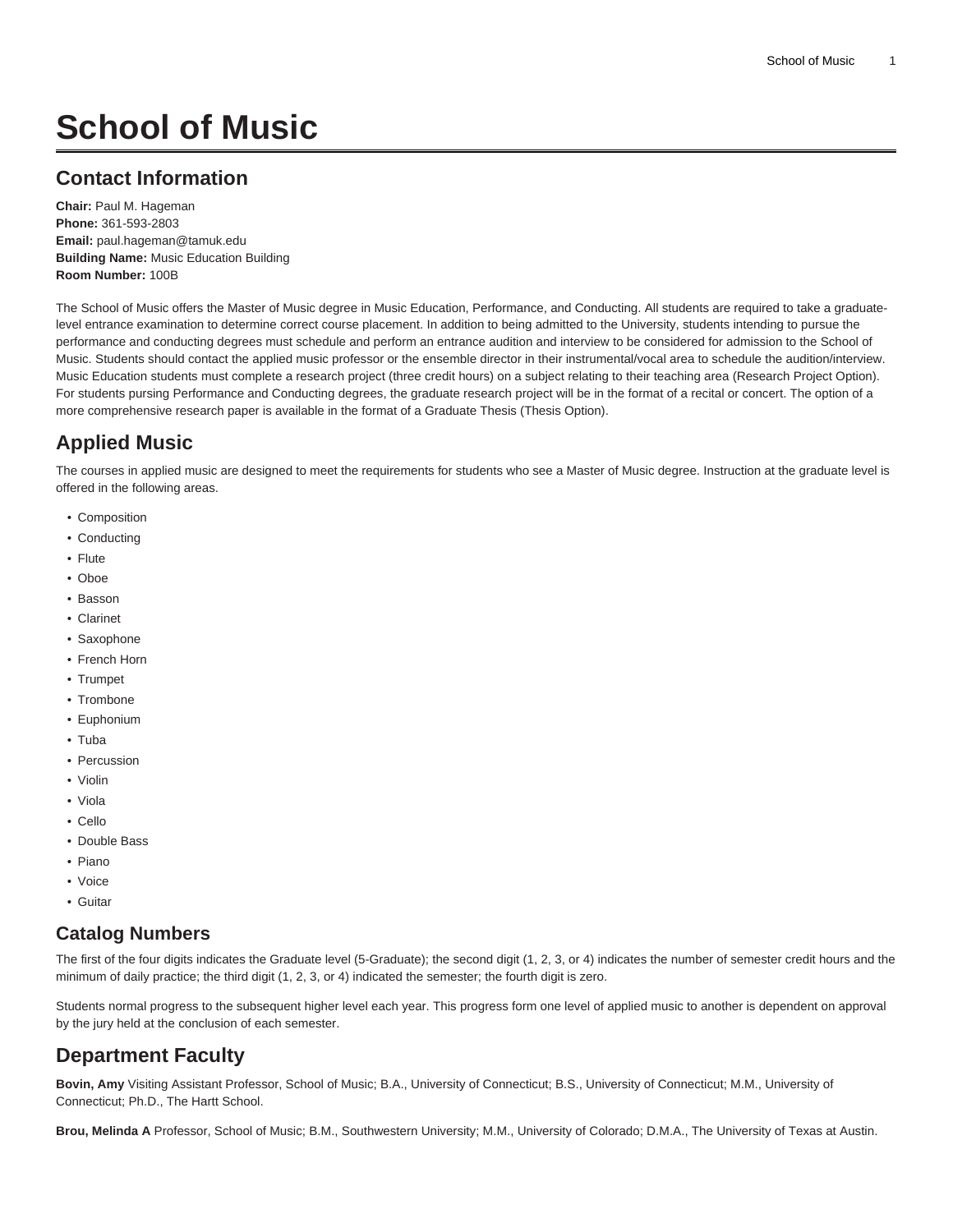**Diaz, Oscar** Professor, School of Music; B.M., Texas A&M University-Kingsville; B.M., Texas A&M University-Kingsville; M.M., University of Northern Colorado; D.M.A., The University of Texas at Austin.

**Ferguson, Colleen** Assistant Professor, School of Music; B.M.E., The University of Texas at Austin; M.M.E., The University of Texas at Austin; M.A., University of Iowa; D.M.A., University of Iowa.

**Fronckowiak, Ann** Associate Professor, School of Music; B.M., State University of New York College at Fredonia; M.M., Manhattan School of Music; D.M.A., The Ohio State University.

**Hageman, Paul** Professor, School of Music; Chair; Regents Professor; B.A., Louisiana Tech University; M.M., University of Northern Colorado; D.A., University of Northern Colorado.

**Hoskisson, Darin T** Professor, School of Music; Assistant Vice President for Enrollment Management; B.M., Idaho State University; M.M., Louisiana State University and A&M College; Ph.D., University of Oregon.

**Janzen, Elizabeth** Associate Professor, School of Music; B.M., University of Toronto (Canada); M.M., Manhattan School of Music; D.M.A., Manhattan School of Music.

**Jones, Joseph E** Associate Professor, School of Music; Associate Dean, College of Arts & Sciences; B.A., University of Minnesota; M.M., University of Illinois; Ph.D., University of Illinois.

**Jones, Scott A** Associate Professor, School of Music; B.M., Grand Valley State University; M.M., Peabody Institute; M.M., University of Wisconsin-Milwaukee; D.M., Indiana University.

**Lee, Sehee** Assistant Professor of Practice, School of Music; B.M., Kyungnee University (South Korea); M.M., Kyungnee University (South Korea); M.M., Cleveland State University; D.M.A., Arizona State University.

**Lucas, Sarah** Lecturer, School of Music; B.M.E., Central Methodist University; M.A., University of Missouri; Ph.D., University of Iowa.

**Millsap, Kyle** Associate Professor, School of Music; B.M., Wichita State University; M.M., University of North Texas; D.M.A., The University of Memphis.

**Orth, Jesse** Assistant Professor, School of Music; B.A., University of Wisconsin - Eau Claire; M.M., University of North Texas; D.M.A., University of North Texas.

**Reinhuber, Joachim** Professor, School of Music; Bachelors, State School of Music (Germany); M.S., Rice University; D.M.A., The University of Texas at Austin.

**Sanchez-Behar, Alexander** Associate Professor, School of Music; B.A., University of California, Berkley; M.M., Northwestern University; Ph.D., Florida State University.

**Sanders, Gregory L** Professor, School of Music; Regents Professor; B.M., Arkansas State University; M.M., North Texas State University; D.M.A., University of North Texas.

**Sholtis, Jennifer** Professor, School of Music; B.M., University of Arkansas; B.A., University of Arkansas; M.F.A., The University of Iowa; D.M.A., The University of Iowa.

**Smith, Jayson** Lecturer, School of Music; B.M.E., University of Central Arkansas; M.M., Florida State University; Ph.D., University of North Texas.

**Tomlinson, Benjamin** Visiting Assistant Professor, School of Music; B.M., Furman University; M.M., University of South Carolina; D.M.A., Florida State University.

**Tu, Catherine Ming** Associate Professor, School of Music; B.M., University of South Carolina; M.M.E., University of South Carolina; Ph.D., University of Miami.

**Vos-Rochefort, Andrea** Assistant Professor, School of Music; B.M., Ithaca College; M.M., Manhattan School of Music; D.M.A., University of Cincinnati.

**Williams, Kenneth D** Professor, School of Music; B.M., University of Miami; M.M., University of South Florida; D.M.A., University of Miami.

**Zinninger, Thomas** Assistant Professor, School of Music; B.M.E., University of Louisville; M.M., Cincinnati College - Conservatory of Music; D.M.A., Cincinnati College - Conservatory of Music.

### **Music (MUSI)**

#### **MUSI 5120** Wind Symphony **1 SCH (0-4)**

Highest level of musicianship are demonstrated through performance of respected wind band literature. Prerequisite: Audition.

#### **MUSI 5123** Symphony Orchestra **1 SCH (0-3)**

Highest levels of musicianship demonstrated through performance of respected orchestral literature. Prerequisite: Audition.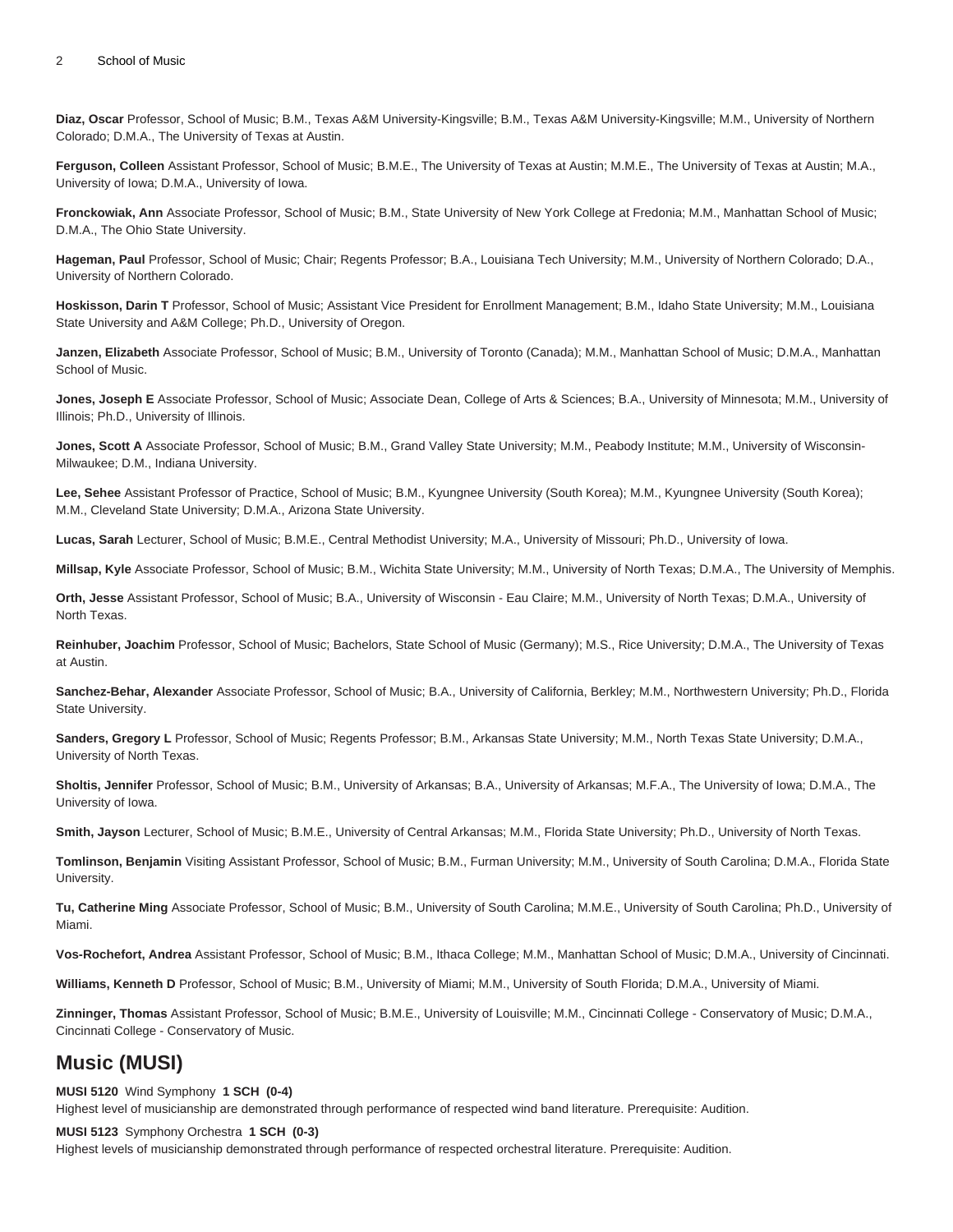#### **MUSI 5130** Jazz Combo **1 SCH (0-3)**

Jazz music in the small ensemble setting. Experience in improvisation by arranging, rehearsing and performing jazz music as a combo. Prerequisite. Audition.

#### **MUSI 5131** Jazz Band I **1 SCH (0-3)**

The premiere instrumental jass performance ensemble, Jass Band I performs the highest level of jazz literature stressing improvisation and various styles of jazz. Prerequisite: Audition.

#### **MUSI 5132** Chamber Music **1 SCH (0-3)**

The study, preparation and performance of small-ensemble music in like-instrument groupings, mixed-instrument ensembles, and vocal ensembles.

#### **MUSI 5141** Choir **1 SCH (0-4)**

Required of all voice majors. Study and performance of choral literature from the Renaissance to the present.

#### **MUSI 5151** Singers **1 SCH (0-3)**

A select small mixed ensemble which performs music especially written for a vocal chamber group. Open by audition to all students.

#### **MUSI 5157** Opera Workshop **1 SCH (0-5)**

Study and performance of scenes and acts from operas as well as full operas. Practical experience in opera production including dramatic aspects of staged music-drama. Emphasis on integration of music, acting, and staging.

#### **MUSI 5301** Intro to Research in Music **3 SCH (3-0)**

The nature of research and scientific method, application to problem areas in fields of musicology, music education and music theory. Problem selection and definition. Specialized techniques for location, collection, qualification and treatment of data. Preparation of a research report.

#### **MUSI 5305** Graduate Research Project **3 SCH (3)**

Designed for project option students and requires completion of research project. Prerequisite: departmental approval. May be repeated for a maximum of 6 semester hours.

#### **MUSI 5306** Thesis **3 SCH (3)**

Designed for thesis option students. The course requires completion of thesis research. Prerequisite: departmental approval. May be repeated for maximum of 6 semester hours.

#### **MUSI 5309** Musicology Seminar **1-3 SCH (1-3)**

Selected topics in music literature or theory. May be repeated when the topic of study changes.

#### **MUSI 5310** Vocal Literature **3 SCH (3-0)**

Survey of standard literature for solo voice from the Renaissance to the present within each voice classification through recordings and live performances. Development of curricular standards for assigning proper repertoire to applied students.

#### **MUSI 5311** Choral Literature **3 SCH (3)**

Survey of choral repertory from the Middle Ages to the present. Study of a composite repertoire of choral literature for different age groups through recordings and live performances. Development of curricular standards for programming and pedagogy for the choral conductor.

#### **MUSI 5312** Hist and Lit of Wind Band **3 SCH (3-0)**

Study of the historical development of the modern wind band and its precursors through a survey of the significant literature written for wind ensembles.

#### **MUSI 5316** Advanced Percussion Techniques **3 SCH (3-0)**

Advanced pedagogy of percussion instruments for individual and ensemble performance. Development of marching and concert band percussion sections and percussion ensembles. In-depth study of the psychological, physical and creative aspects of teaching percussion along with a survey of important percussion materials and repertoire.

#### **MUSI 5318** Advanced Analysis **3 SCH (3-0)**

Techniques of analysis and their applications to sonata, rondo, fugue, variation and related forms and procedures. Prerequisite: MUSI 4318.

#### **MUSI 5350** Music Technology **3 SCH (3-0)**

General introduction to current computer and audio technologies and their uses in the music classroom. Music Graphics, Audio Editing, MIDI (Musical Digital Interface), Multi-media CAI (Computer Assisted Instruction) and Audio/Video Internet applications.

#### **MUSI 5368** Advanced Woodwind Techniques **3 SCH (3-0)**

Pedagogical practices and materials for teaching woodwinds. Selection, adjustment care and repair of reeds with practice in making double reeds. Practical demonstration on the woodwind instruments.

#### **MUSI 5370** Vocal Pedagogy **3 SCH (3-0)**

Teaching strategies for the development of vocal production, quality, classification, registration, range, anatomy and physiology. Study of vocal production as a science and applicaiton of such knowledge. Observation and evaluation of teaching demonstrations within the class by peers and instructor.

#### **MUSI 5371** Intro to Dalcroze Eurthythmics **3 SCH (3-0)**

Study of Eurhythmics as developed by Emile Jacques-Dalcroze in a practical laboratory setting, combining pedagogy and experience with lesson plan design.